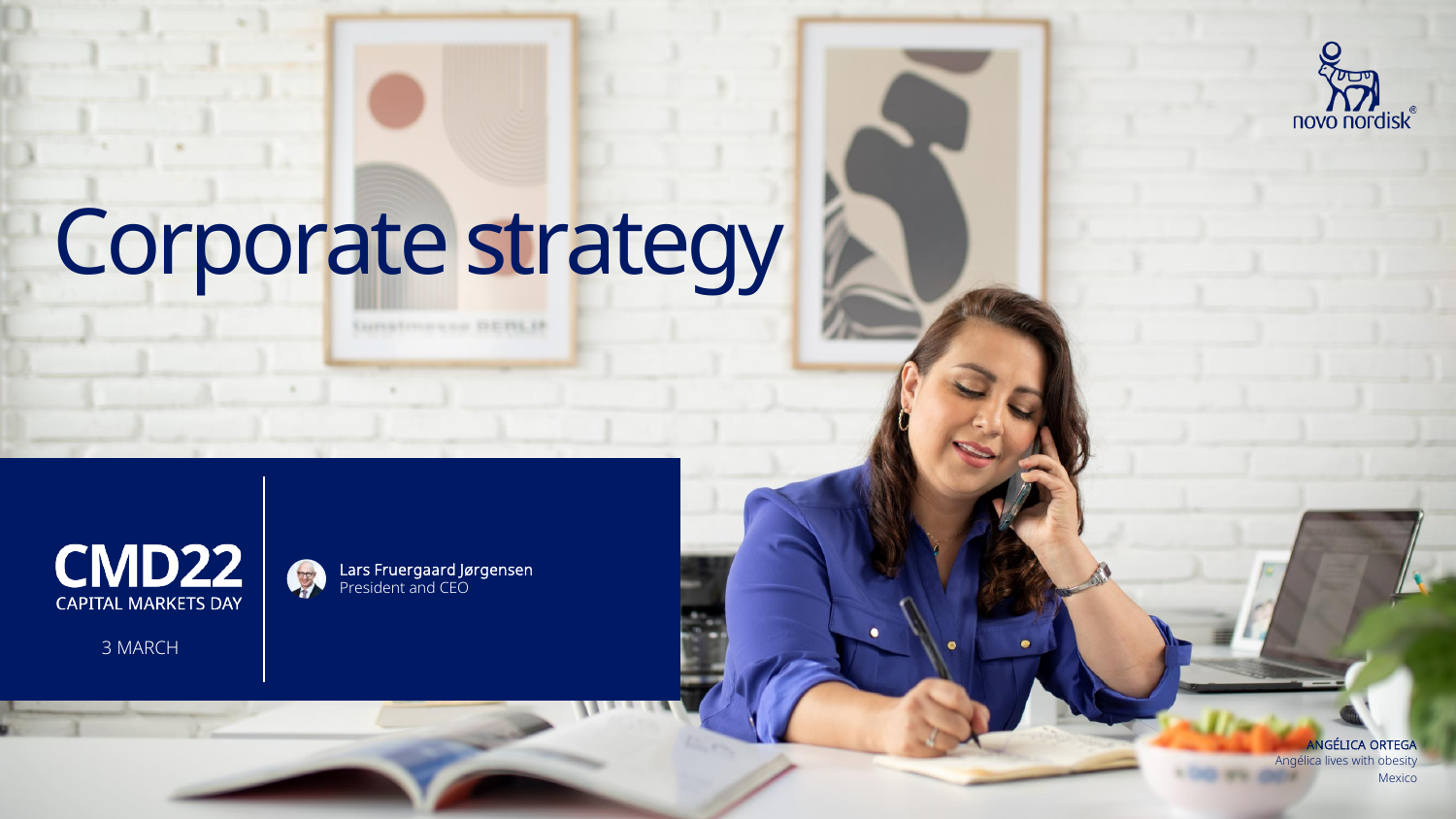

Our purpose

## **Driving change** to defeat diabetes and other serious chronic diseases

**OUSTAPHA DIAMIL** Moustapha lives with type 1 diabetes Senegal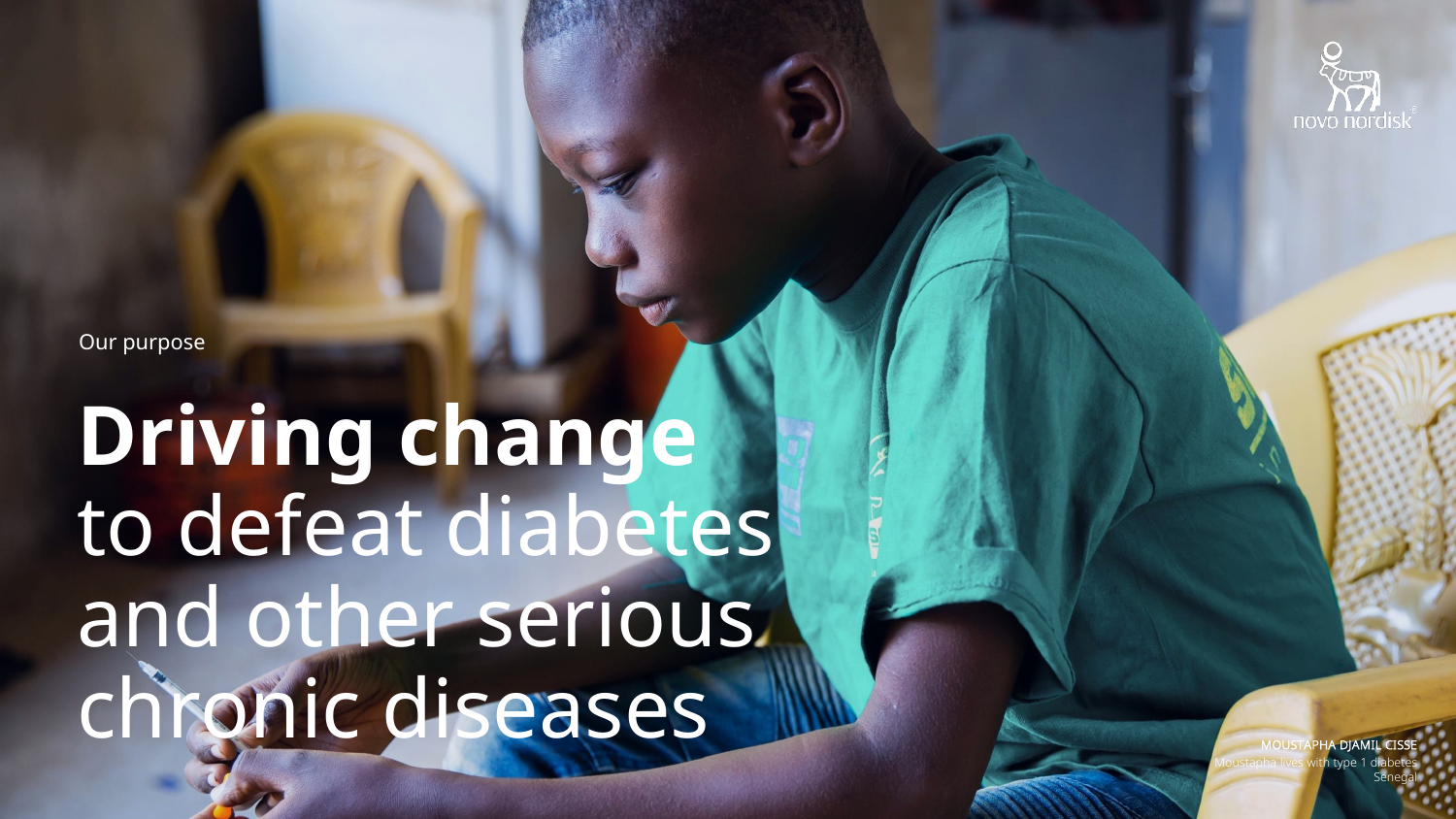#### Our Corporate Strategy



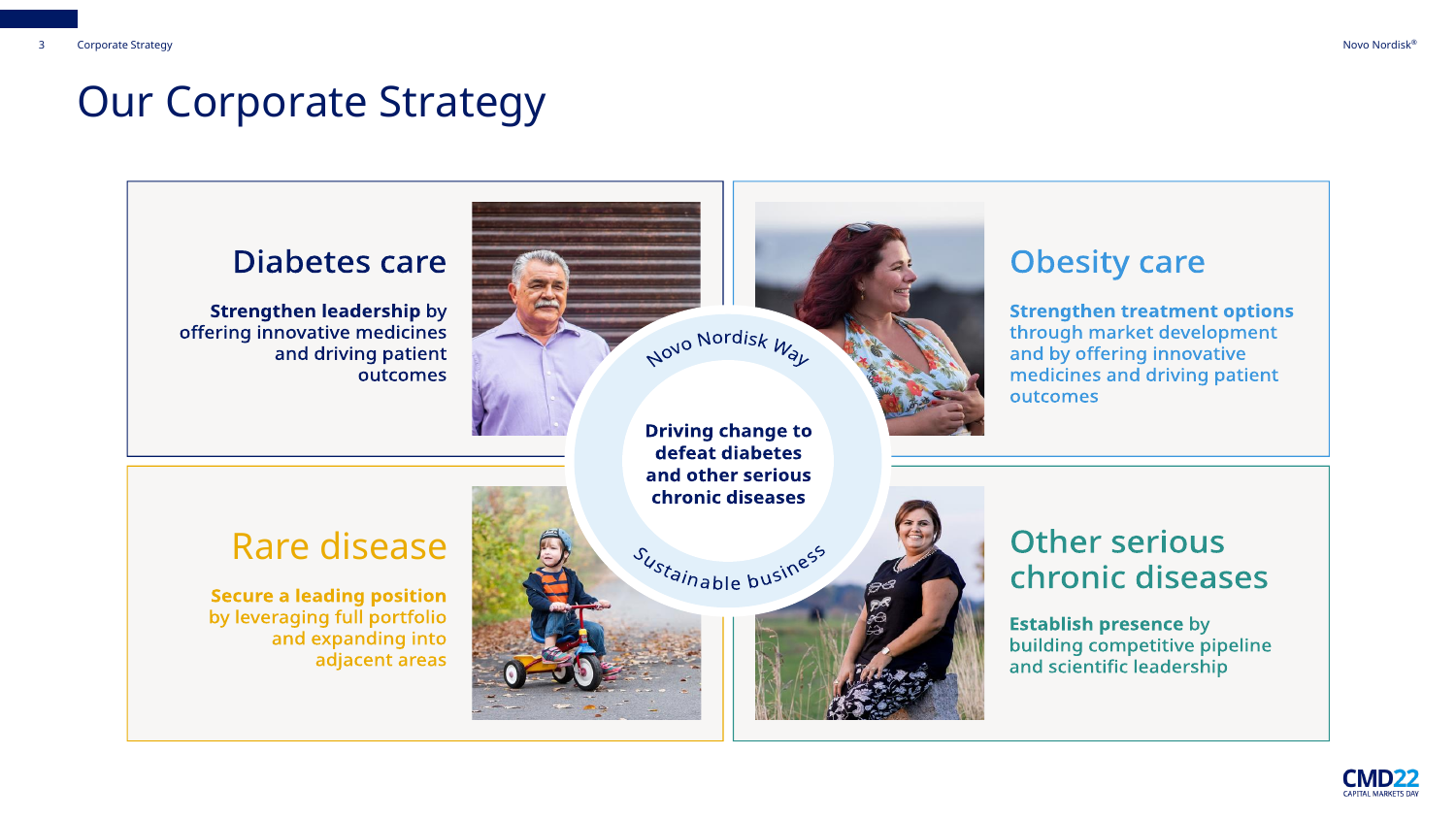### Our Strategic Aspirations 2025 provide midterm direction on how we deliver on our purpose and drive growth



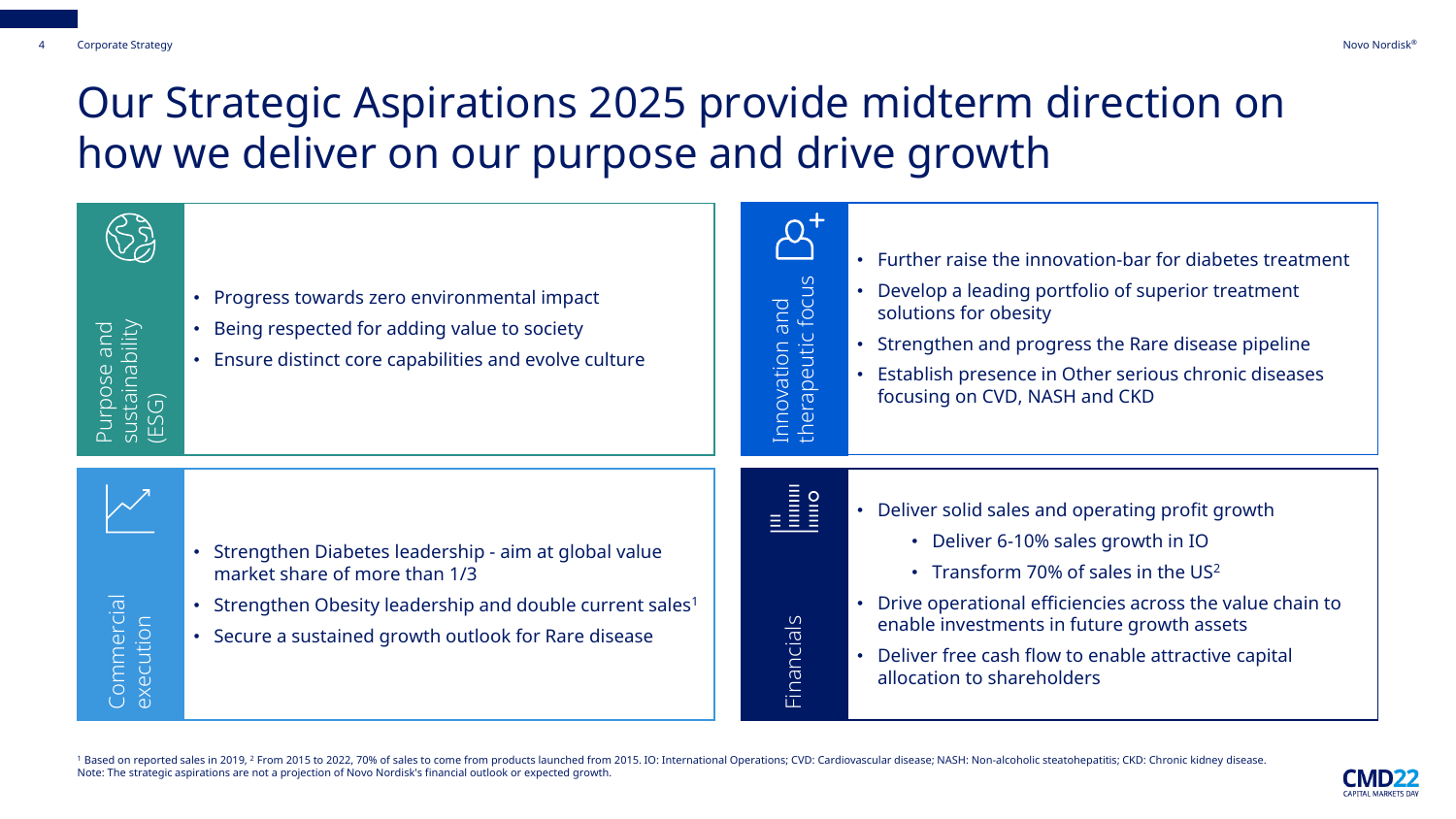#### Sales growth has accelerated since Capital Markets Day 2019



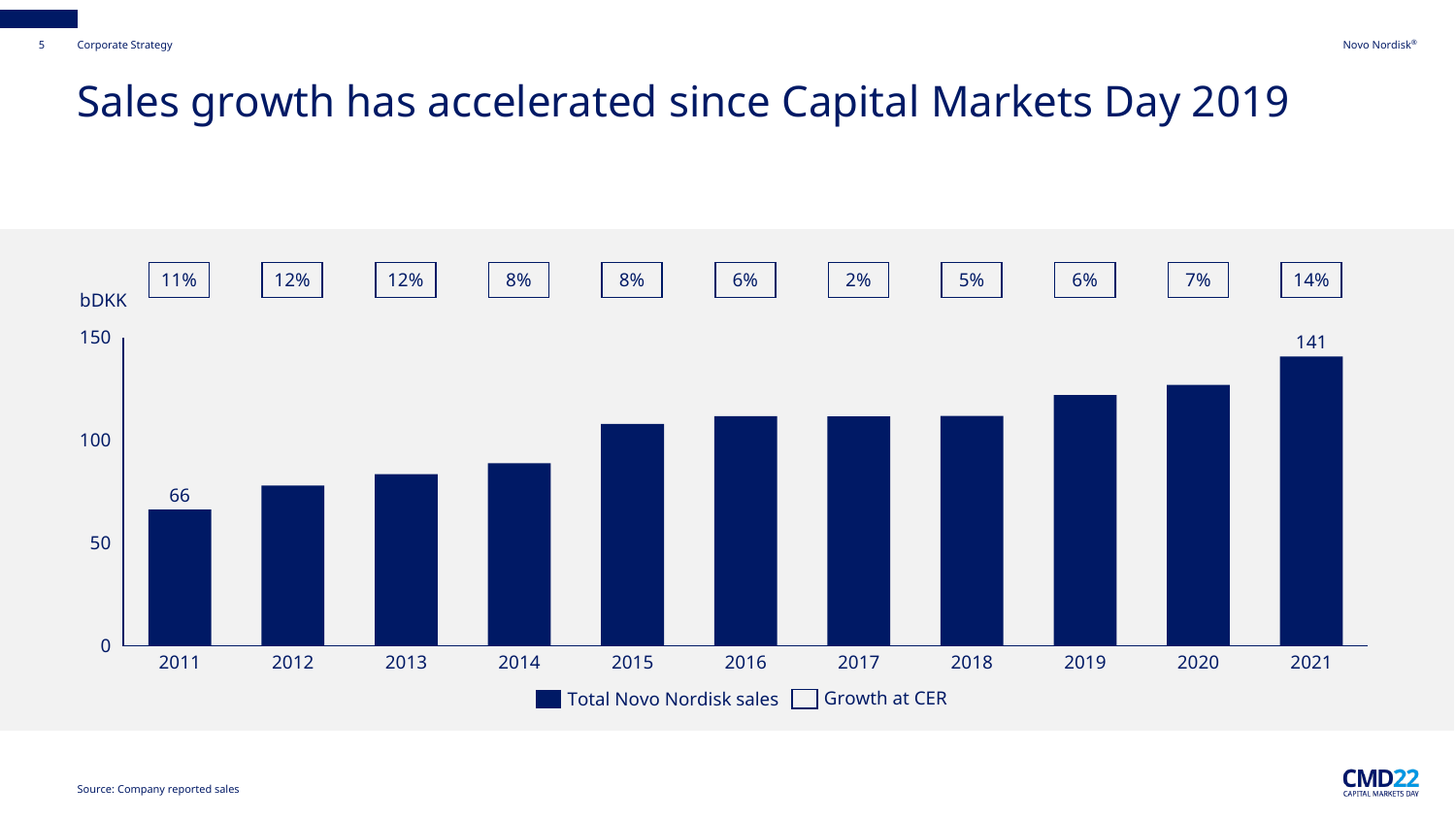### Ensuring growth with and beyond semaglutide is a key priority



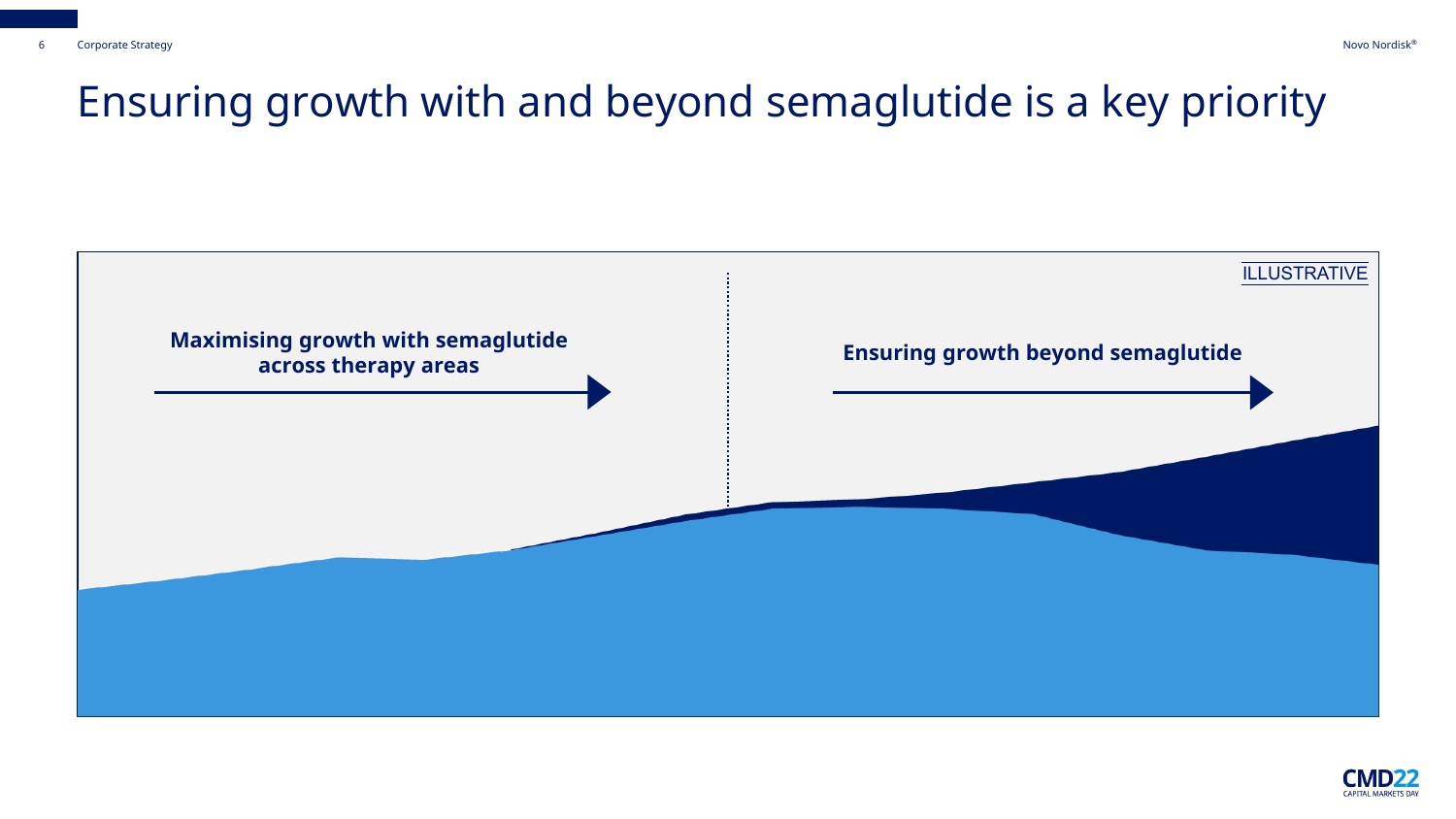### Agenda for today

| <b>Timing</b>                                                | <b>Topic</b>                   | <b>Timing</b>     | <b>Topic</b>                                      |
|--------------------------------------------------------------|--------------------------------|-------------------|---------------------------------------------------|
| $09.00 - 09.15$                                              | Corporate strategy             | $13.10 - 13.35$   | Rare disease                                      |
| $09.15 - 09.45$                                              | Research and Early development | $13.35 - 13.55$   | Other serious chronic diseases (CVD)              |
| <b>Purpose and Sustainability</b>                            |                                | $13.55 - 14.10$   | Q&A                                               |
| $09.45 - 10.05$                                              | <b>ESG</b>                     | $14.20 - 14.50$   | <b>Break-out session I</b>                        |
| $10.05 - 10.15$                                              | Q&A                            | $14.55 - 15.25$   | <b>Break-out session II</b>                       |
| $10.15 - 10.30$                                              | <b>Break</b>                   | $15.25 - 15.35$   | <b>Break</b>                                      |
| <b>Innovation and Therapeutic focus Commercial Execution</b> |                                | <b>Financials</b> |                                                   |
| $10.30 - 11.05$                                              | Diabetes care                  | $15.35 - 15.50$   | <b>International and North America Operations</b> |
| 11.05 - 11.20                                                | Q&A                            | $15.50 - 16.20$   | <b>Product Supply and Financials</b>              |
| $11.20 - 11.30$                                              | <b>Break</b>                   | $16.20 - 16.30$   | Q&A                                               |
| $11.30 - 12.05$                                              | Obesity care                   | $16.30 - 16.50$   | Panel Q&A                                         |
| $12.05 - 12.20$                                              | Q&A                            | $16.50 - 17.00$   | Closing                                           |
| $12.20 - 13.10$                                              | Lunch                          | $17.00 - 18.00$   | Networking with executive management              |